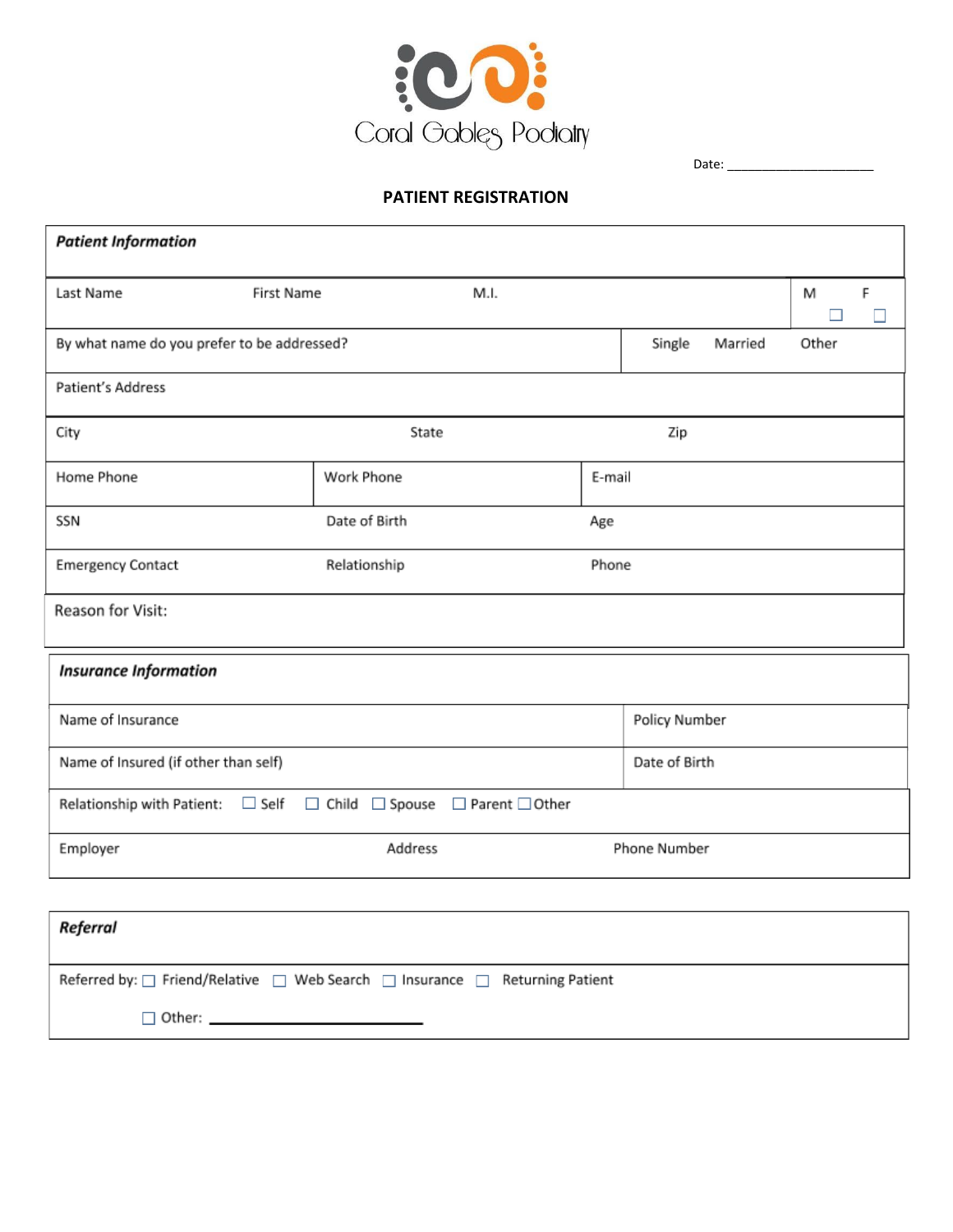

**List all medications you are taking:** (including herbs, vitamins & over the counter medications):

**Medical History Medical Conditions Surgeries Family Medical History** *Have you ever had any of the following*: (Select all that apply) Y N Asthma Y N Anemia Y N Arthritis Y N Artificial Heart Y N Back Problems Y N Bleed Easily Y N Cancer Y N Chemical Dependency Y N Chest Pain Y N Circulatory Problems Y N Diabetes Y N Epilepsy Y N Fibromyalgia Y N Gout Y N Heart Disease Y N Hemophilia Y N Hepatitis Y N High Blood Pressure Y N HIV Y N Kidney Problems Y N Leg Cramps Y N Liver Disease Y N Lung/Respiratory Y N Mental illness Y N Thyroid Problems Have you had any surgeries? Y N Please list: Date:  $Date:$ Date: \_\_\_\_\_\_\_\_\_\_\_\_\_\_\_\_\_\_\_Date:\_\_\_\_\_\_\_\_ **Social History** Do you Smoke? Yes No Are you a past smoker? Yes No How much/often? packs. Years Smoked? . Drink Alcohol?: Yes No How often: Recreational Drugs? Yes No What: Pregnant or possibly pregnant? Yes No *Have you or someone in your family had any of the following*…*..* High Blood Presure:\_\_\_\_\_\_\_\_\_\_\_\_\_\_\_\_ Heart Disease: Cancer: Type:\_\_\_\_\_\_\_\_\_\_\_\_\_\_\_\_\_\_\_\_\_ Diabetes: Thyroid Problems:\_\_\_\_\_\_\_\_\_\_\_\_\_\_\_\_\_ Depression:\_\_\_\_\_\_\_\_\_\_\_\_\_\_\_\_\_\_\_\_\_\_ Anxiety:\_\_\_\_\_\_\_\_\_\_\_\_\_\_\_\_\_\_\_\_\_\_\_\_\_ Bipolar Disorder:\_\_\_\_\_\_\_\_\_\_\_\_\_\_\_\_\_\_ Schizophrenia:\_\_\_\_\_\_\_\_\_\_\_\_\_\_\_\_\_\_\_\_ Height: Weight: Allergies:

I certify that the information contained in this form is correct to the best of my knowledge. In addition, I authorize the disclosure of any medical information necessary to process the request for payment of treatments or operations. I authorize payment of medical benefits to Coral Gables Podiatry Center, the provider or service providers. I hereby authorize the provider and anyone with whom he may designate as his assistant (s), to administer such treatments and procedures that in his opinion are considered necessary. I understand that the doctor's office will bill my insurance as a courtesy and that I am responsible at the time of service for all co-payments, deductibles, and non-covered services. I understand that the card I pay with today will be kept on file for future balances. I understand that my insurance may deny or delay payment for these services or only partially pay them, and I agree to allow Coral Gables Podiatry Center to immediately charge my credit card on file for the balance if that happens. I understand that this form is valid until I cancel this authorization through written notice to Coral Gables Podiatry Center.

**Patient Signature \_\_\_\_\_\_\_\_\_\_\_\_\_\_\_\_\_\_\_\_\_\_\_\_\_\_\_\_\_\_\_\_\_\_\_\_\_\_\_\_\_ Date \_\_\_\_\_\_\_\_\_\_\_\_\_\_\_\_\_\_\_**

**If minor, parent or guardians name \_\_\_\_\_\_\_\_\_\_\_\_\_\_\_\_\_\_\_\_\_\_\_\_\_\_\_\_\_\_\_\_\_\_\_\_\_\_\_\_**